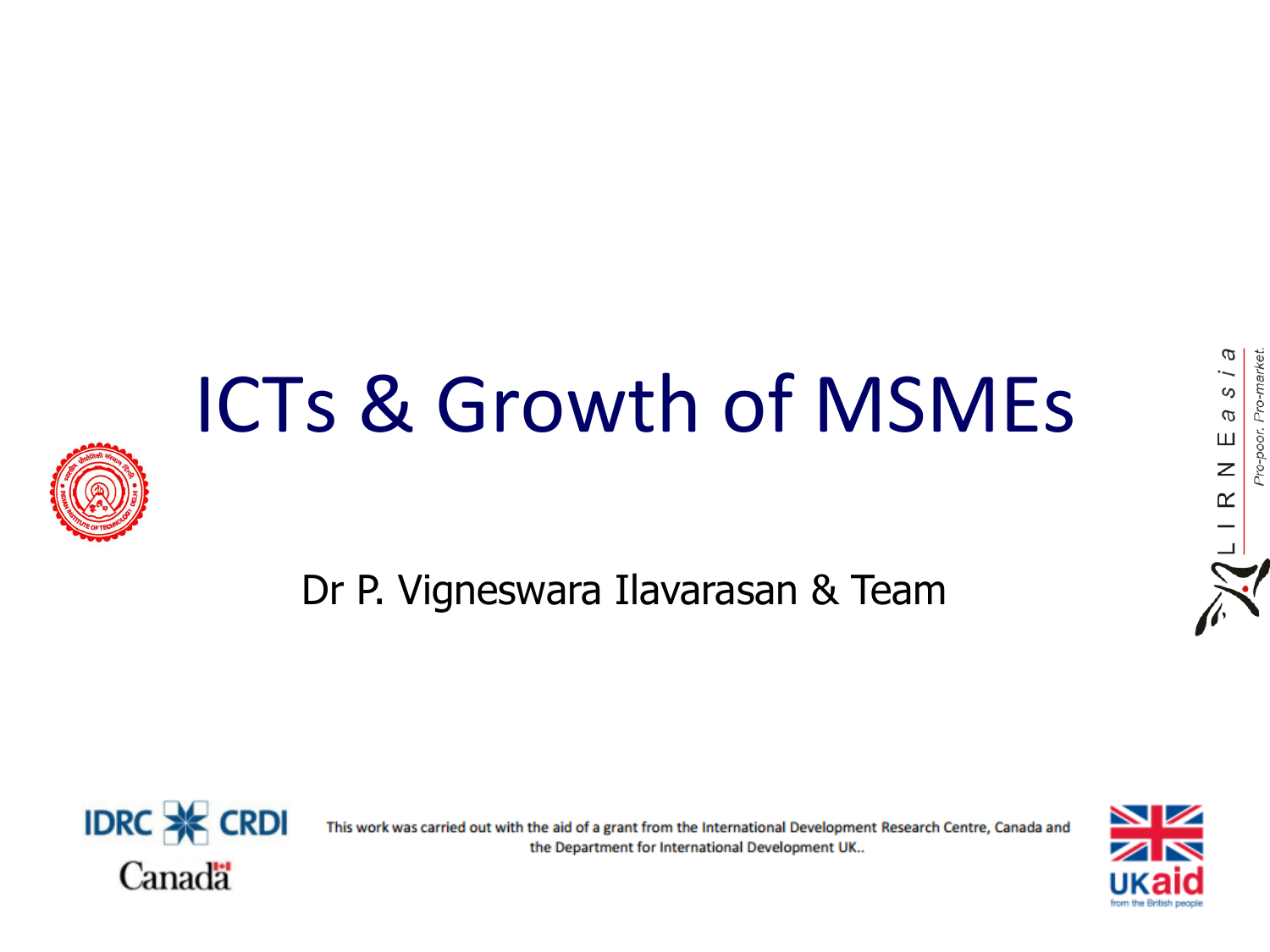### Agenda

- Systematic Review
- The Question
- Process
- Findings
- Implications

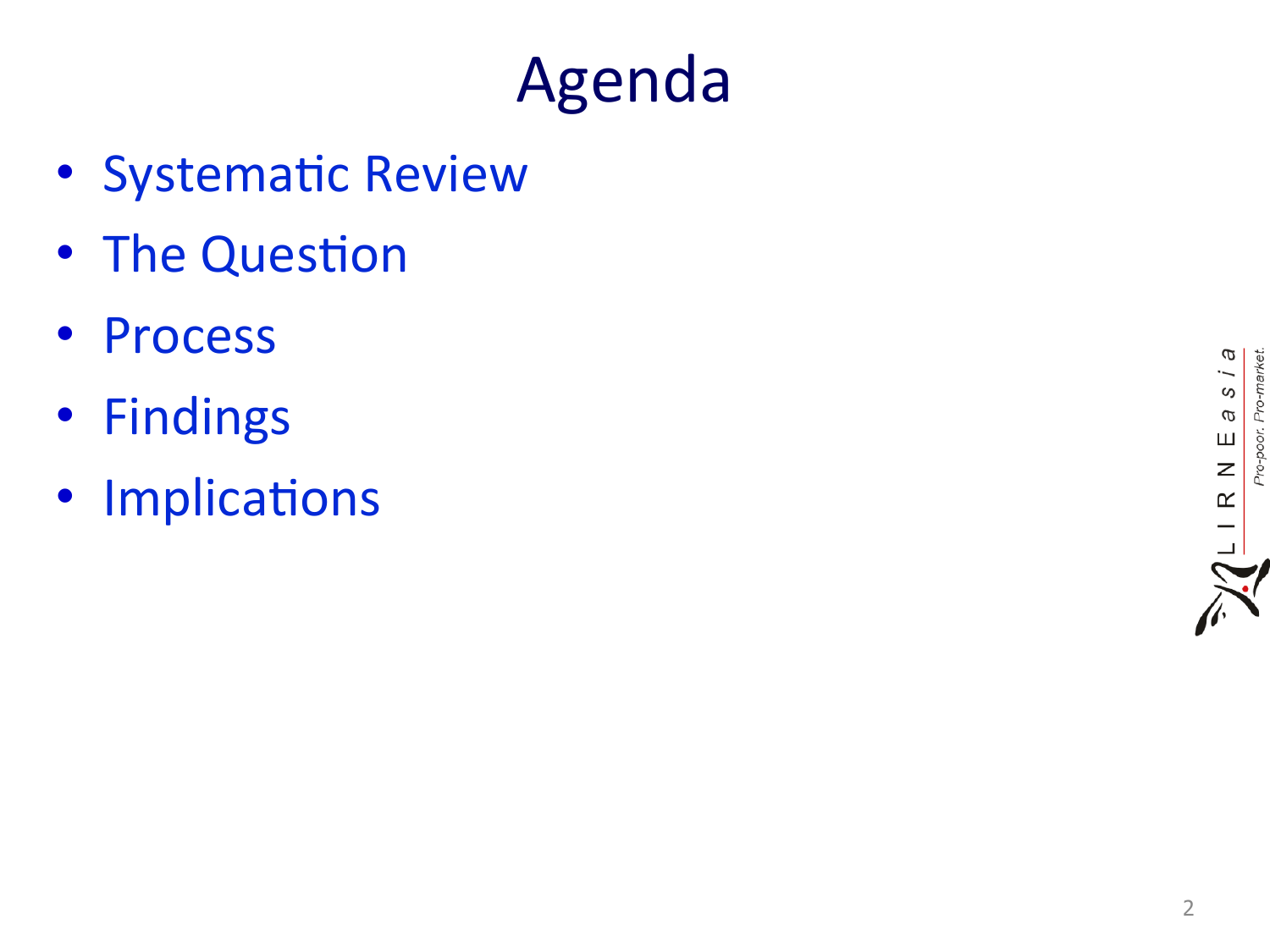#### **Systematic Review**

- For evidence based policy making
- Rigorous search, extract, & synthesis
- Unbiased & Replicable
- Origins from medicine – Intake of Vitamin C for cold
- Driven by 'experimental designs'
- Increasing importance

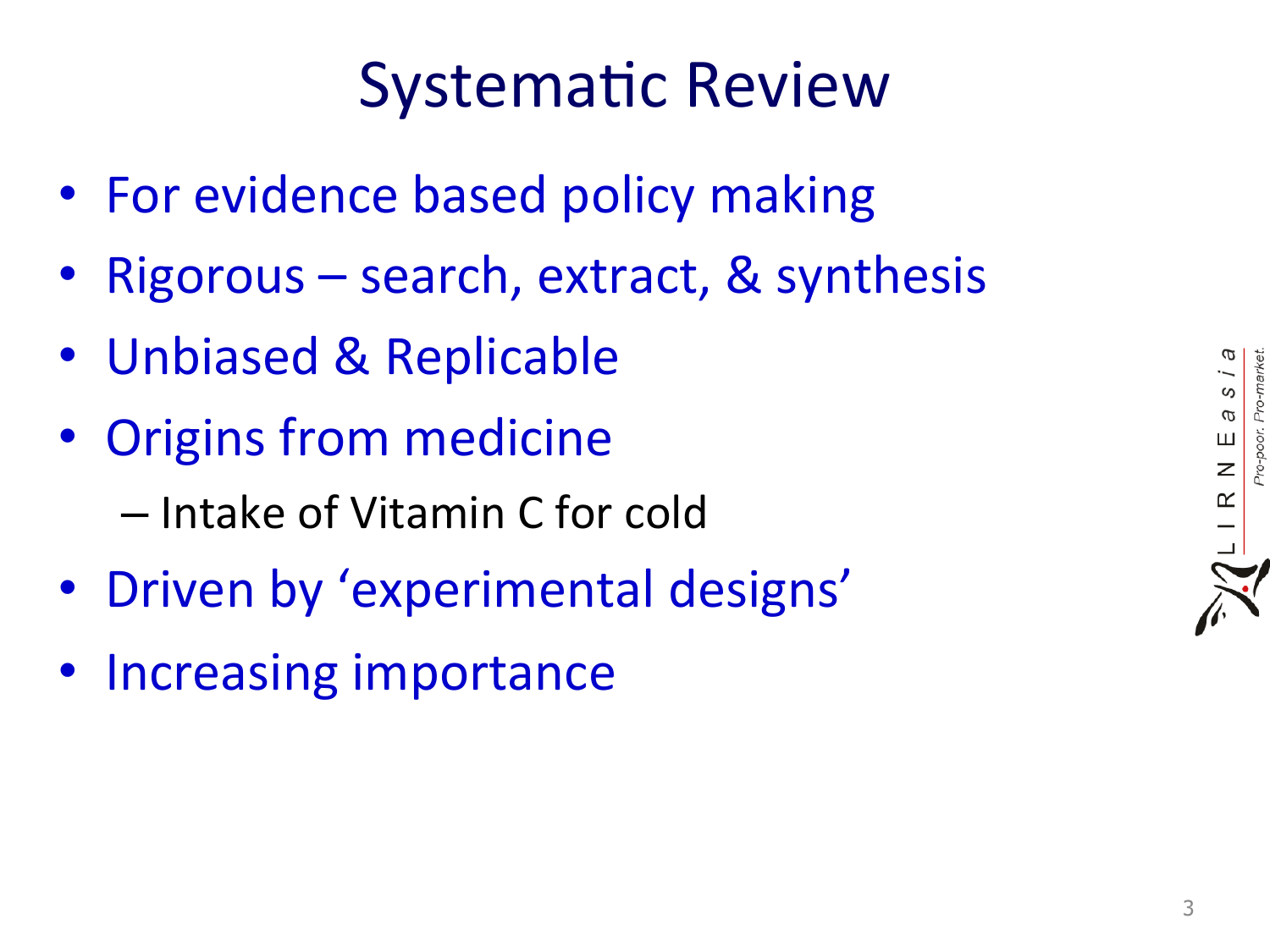

4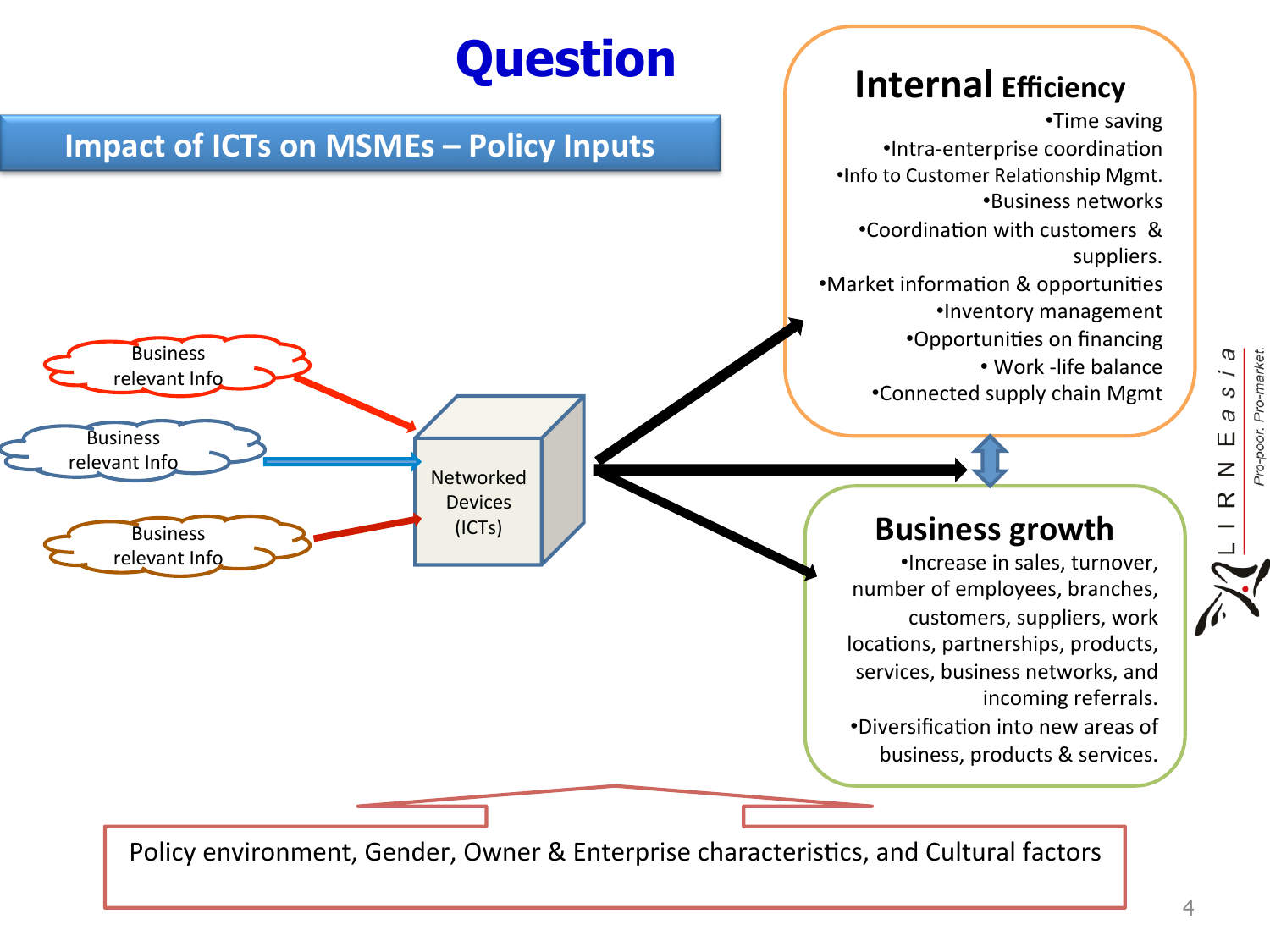#### **The Process**

- Keyword search of databases
- 23926 Results  $\rightarrow$  10 Final studies
	- Screening Title, abstract, Method section & full paper
	- Double reading
- · Studies
	- Urban, Low & Middle income countries, Quantitative, ICTs, After 2000, in English
- Regression based ones
- Africa & India

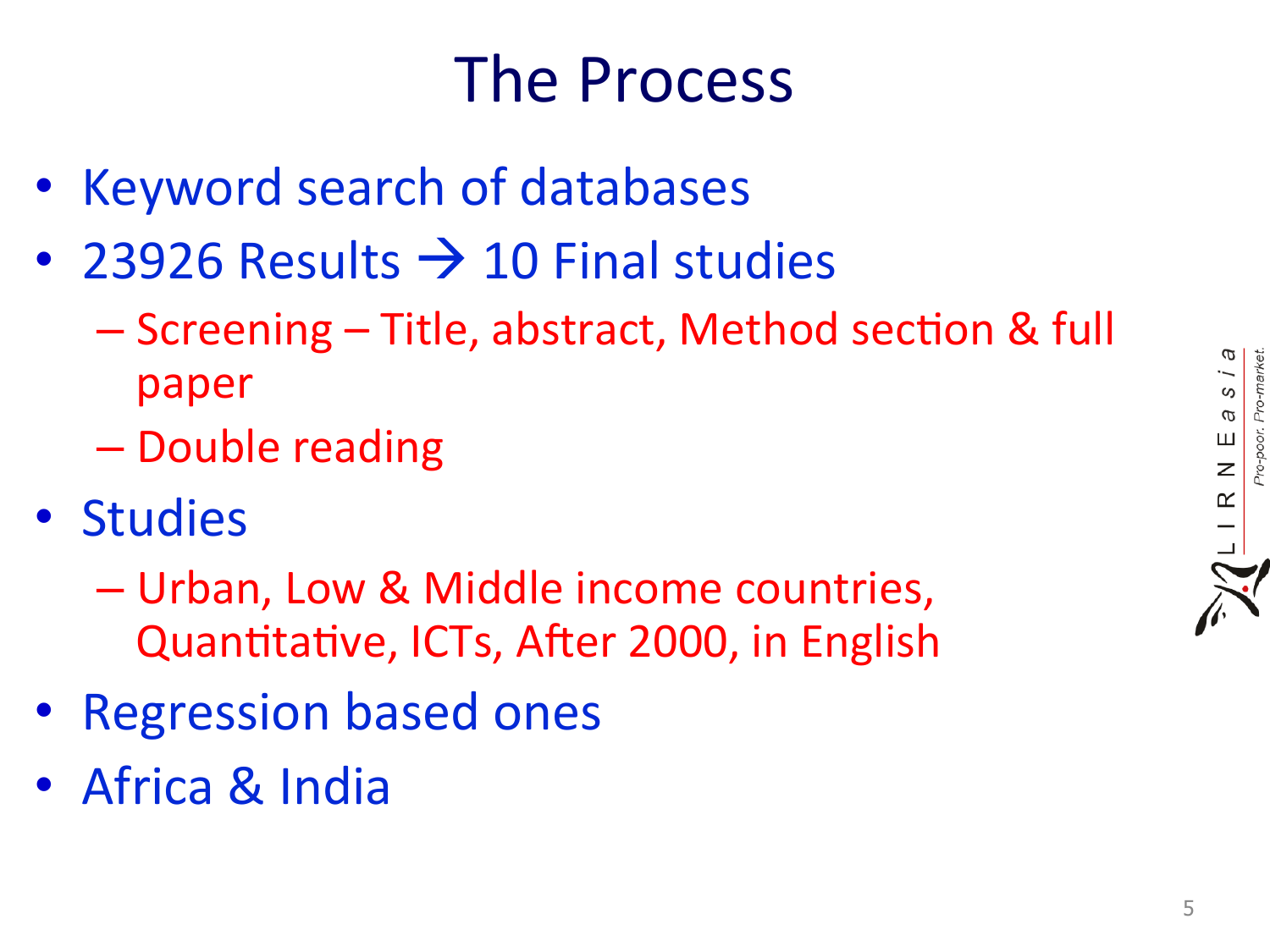# Findings

| <u>I IIIUIIIK</u> S                           |                           |                                                                                          |
|-----------------------------------------------|---------------------------|------------------------------------------------------------------------------------------|
| <b>IT Enabled KM practices</b>                |                           | <b>Process Improvement</b><br><b>Operational Support</b><br><b>Strategic Development</b> |
| Chadha, S. K., and Saini, R (2014)            |                           |                                                                                          |
| eCommerce Applications                        | Jahanshahi et al (2011)   | <b>Operational Performance</b><br>pro-pool                                               |
| <b>ICT Usage</b><br><b>ICT Possession</b>     | Esselaar et al., 2007     | Labour Productivity                                                                      |
| <b>Usage of Mobile</b><br><b>Technologies</b> | Wamuyu and Maharaj (2011) | Organizational<br>Performance                                                            |
|                                               |                           | 6                                                                                        |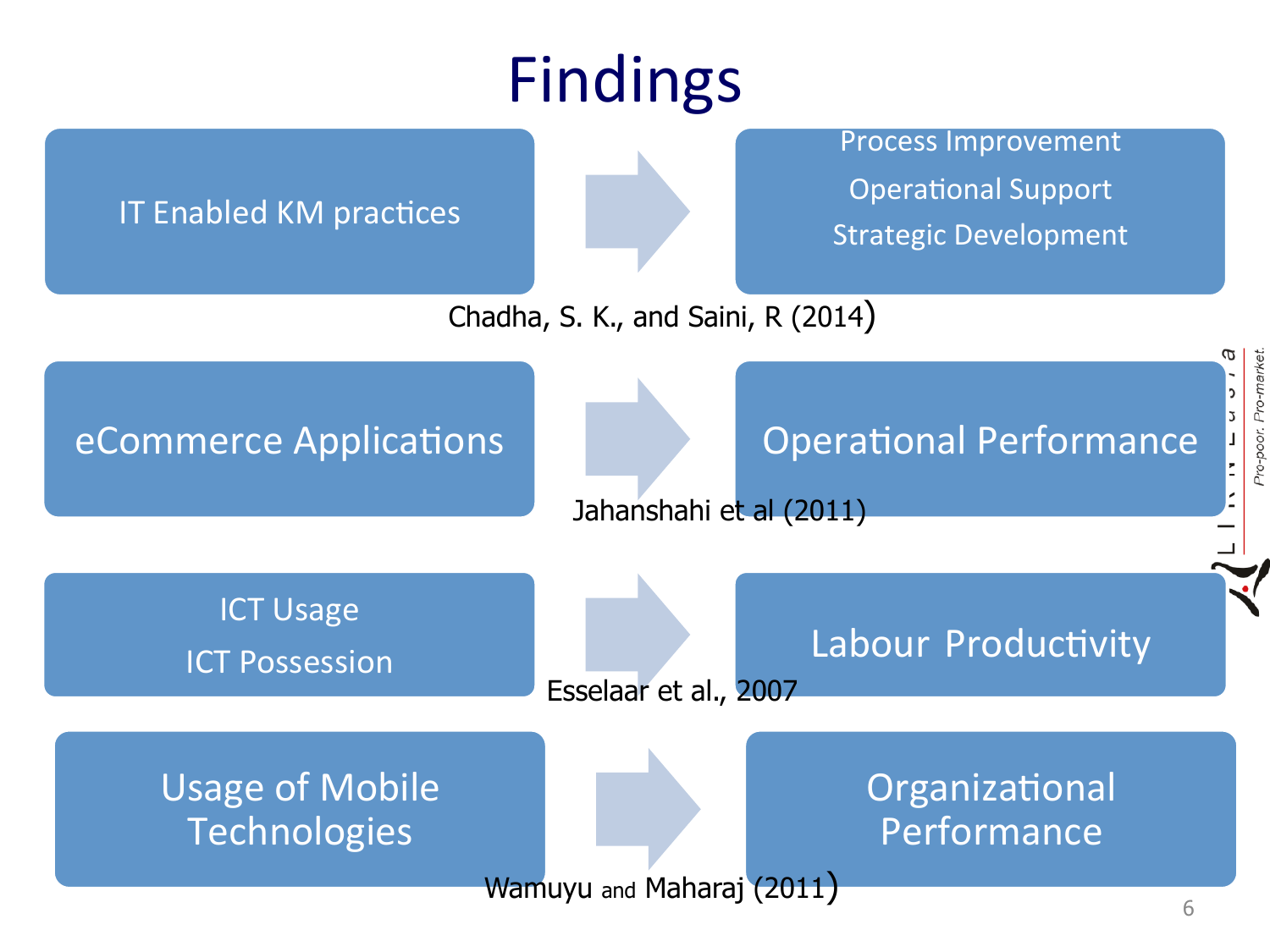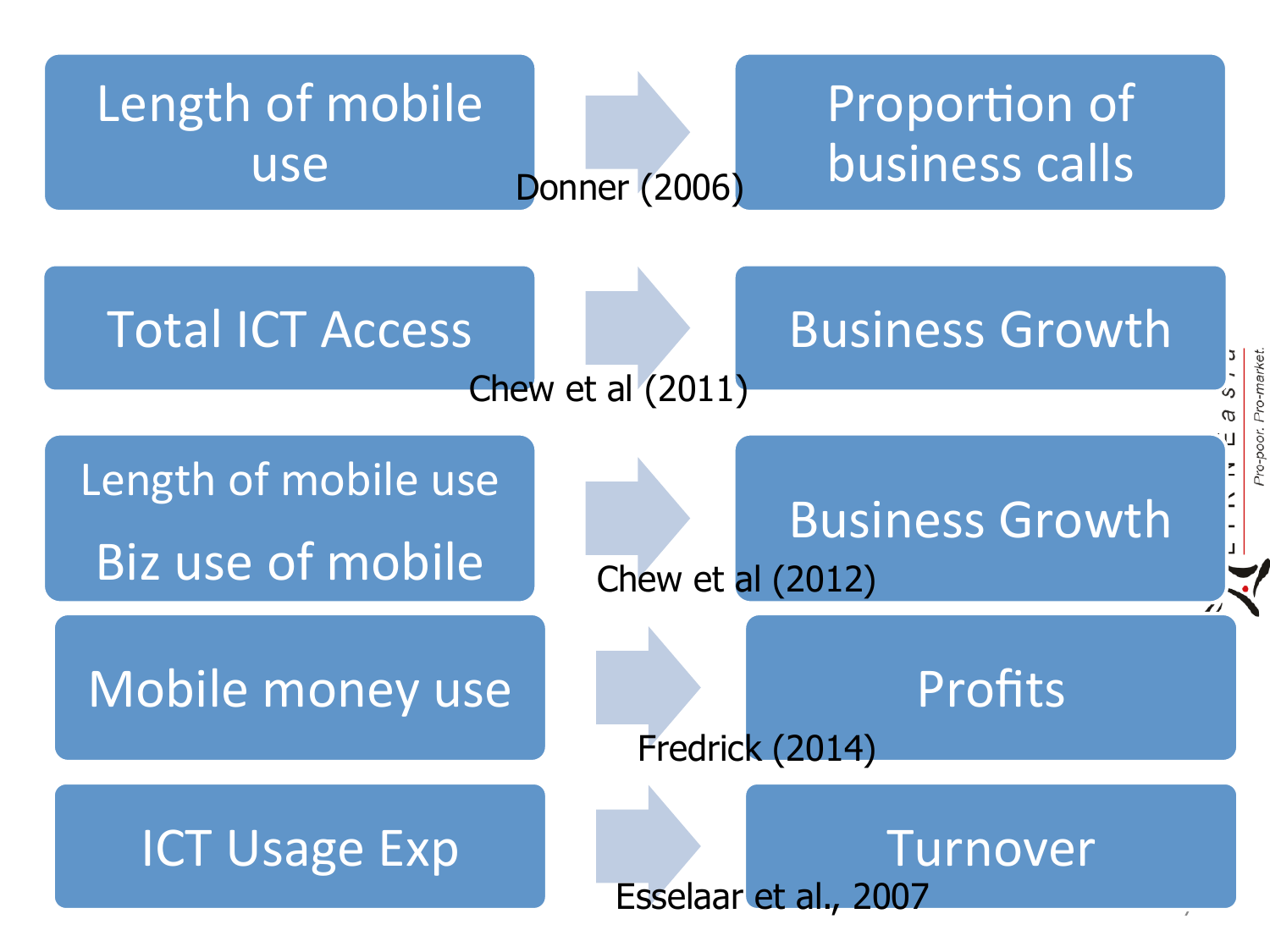# For Policy

- Presence of impact of ICTs on biz growth & internal efficiency
	- Total ICT access
	- ICT usage expenditure
	- eCommerce applications
	- $-$  2-3 Yrs of mobile use
	- business use of mobiles
	- mobile money use

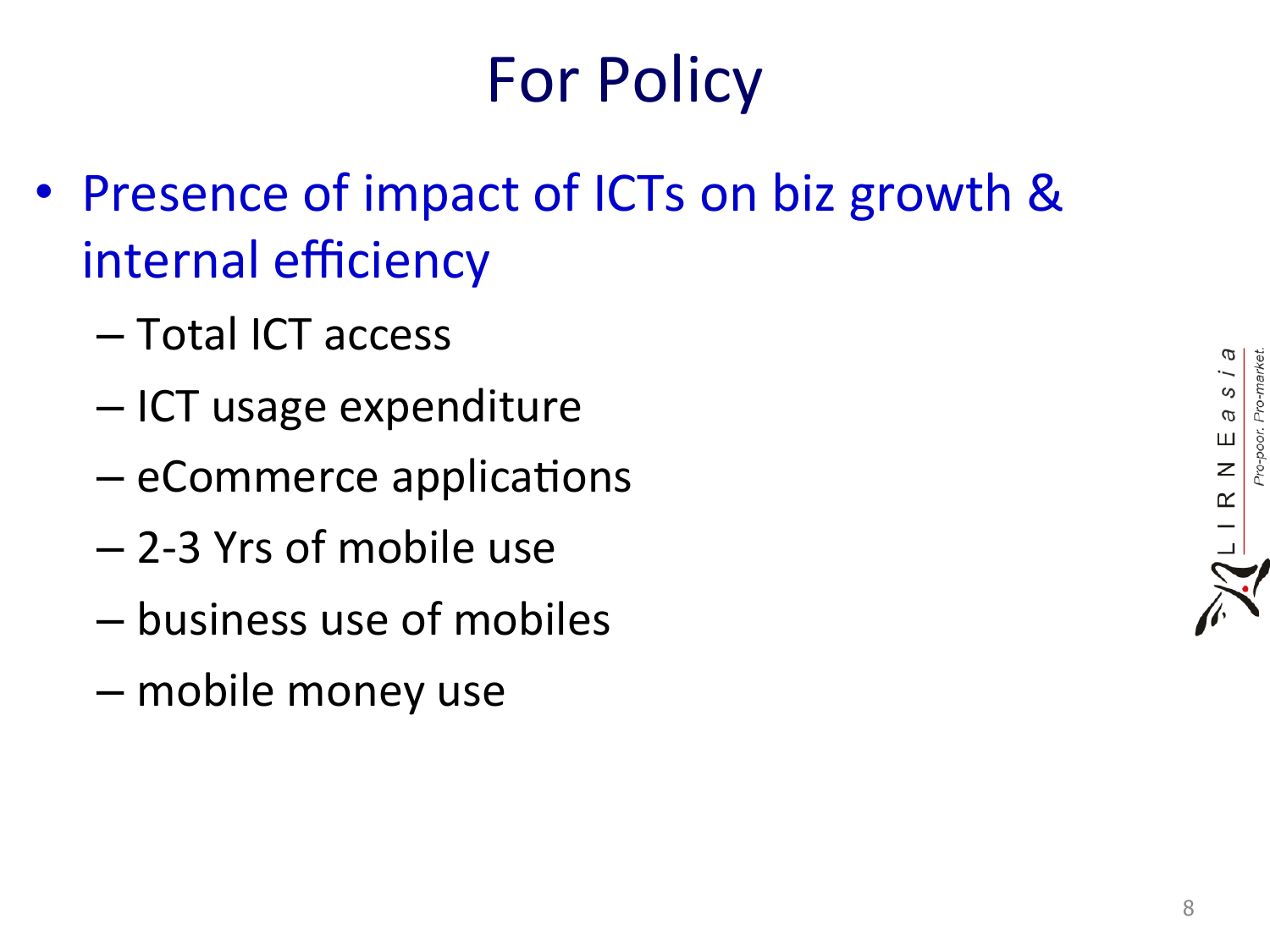# Thank you!

Q?



http://web.iitd.ac.in/~vignes/ vignes@iitd.ac.in 99 10 23 04 07